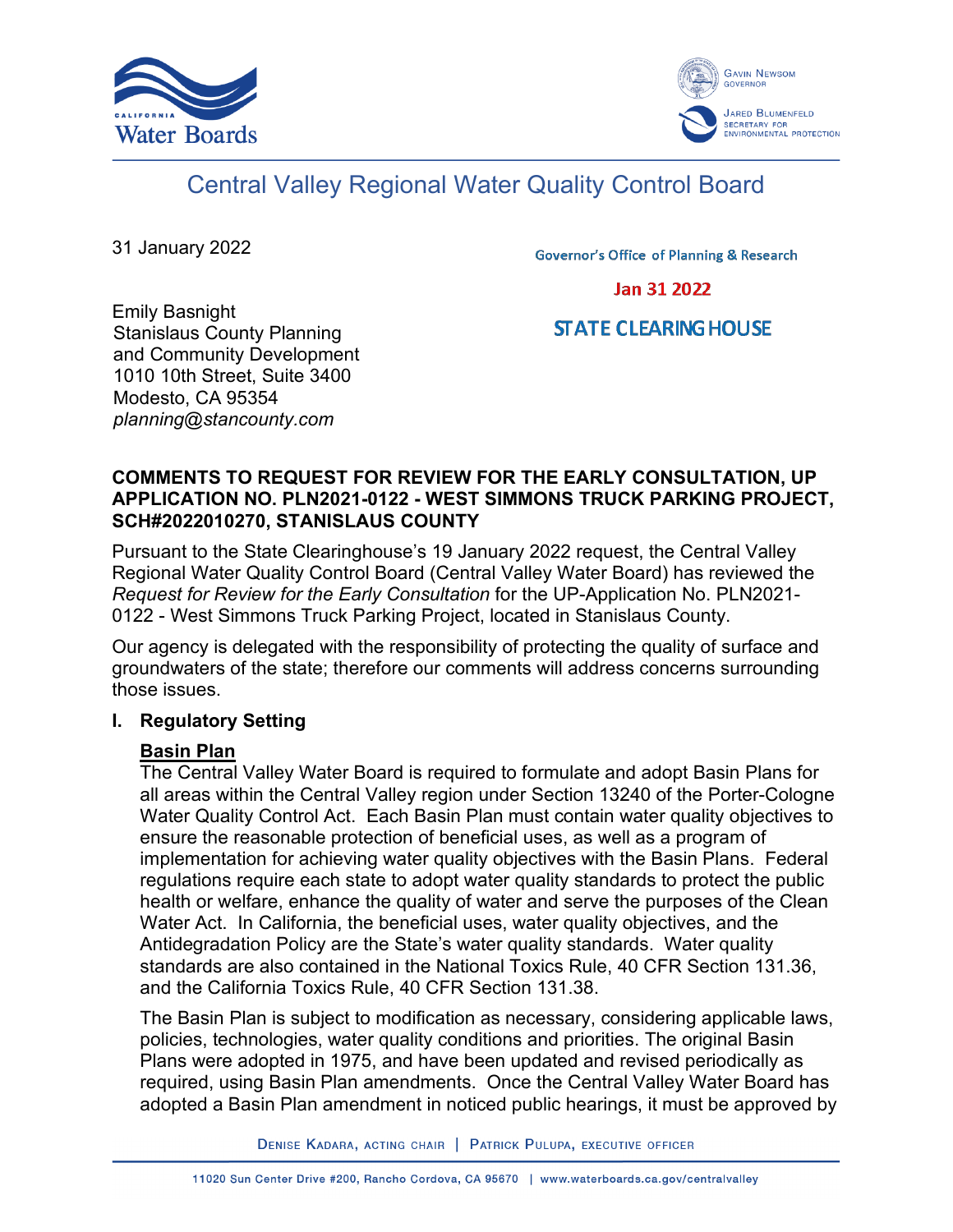UP Application No. PLN2021-0122 - 2 - 2 - 31 January 2022 - West Simmons Truck Parking Project Stanislaus County

the State Water Resources Control Board (State Water Board), Office of Administrative Law (OAL) and in some cases, the United States Environmental Protection Agency (USEPA). Basin Plan amendments only become effective after they have been approved by the OAL and in some cases, the USEPA. Every three (3) years, a review of the Basin Plan is completed that assesses the appropriateness of existing standards and evaluates and prioritizes Basin Planning issues. For more information on the *Water Quality Control Plan for the Sacramento and San Joaquin River Basins*, please visit our website:

[http://www.waterboards.ca.gov/centralvalley/water\\_issues/basin\\_plans/](http://www.waterboards.ca.gov/centralvalley/water_issues/basin_plans/)

#### **Antidegradation Considerations**

All wastewater discharges must comply with the Antidegradation Policy (State Water Board Resolution 68-16) and the Antidegradation Implementation Policy contained in the Basin Plan. The Antidegradation Implementation Policy is available on page 74 at:

https://www.waterboards.ca.gov/centralvalley/water\_issues/basin\_plans/sacsjr\_2018 05.pdf

In part it states:

*Any discharge of waste to high quality waters must apply best practicable treatment or control not only to prevent a condition of pollution or nuisance from occurring, but also to maintain the highest water quality possible consistent with the maximum benefit to the people of the State.*

*This information must be presented as an analysis of the impacts and potential impacts of the discharge on water quality, as measured by background concentrations and applicable water quality objectives.*

The antidegradation analysis is a mandatory element in the National Pollutant Discharge Elimination System and land discharge Waste Discharge Requirements (WDRs) permitting processes. The environmental review document should evaluate potential impacts to both surface and groundwater quality.

#### **II. Permitting Requirements**

#### **Construction Storm Water General Permit**

Dischargers whose project disturb one or more acres of soil or where projects disturb less than one acre but are part of a larger common plan of development that in total disturbs one or more acres, are required to obtain coverage under the General Permit for Storm Water Discharges Associated with Construction and Land Disturbance Activities (Construction General Permit), Construction General Permit Order No. 2009-0009-DWQ. Construction activity subject to this permit includes clearing, grading, grubbing, disturbances to the ground, such as stockpiling, or excavation, but does not include regular maintenance activities performed to restore the original line, grade, or capacity of the facility. The Construction General Permit requires the development and implementation of a Storm Water Pollution Prevention Plan (SWPPP). For more information on the Construction General Permit, visit the State Water Resources Control Board website at: